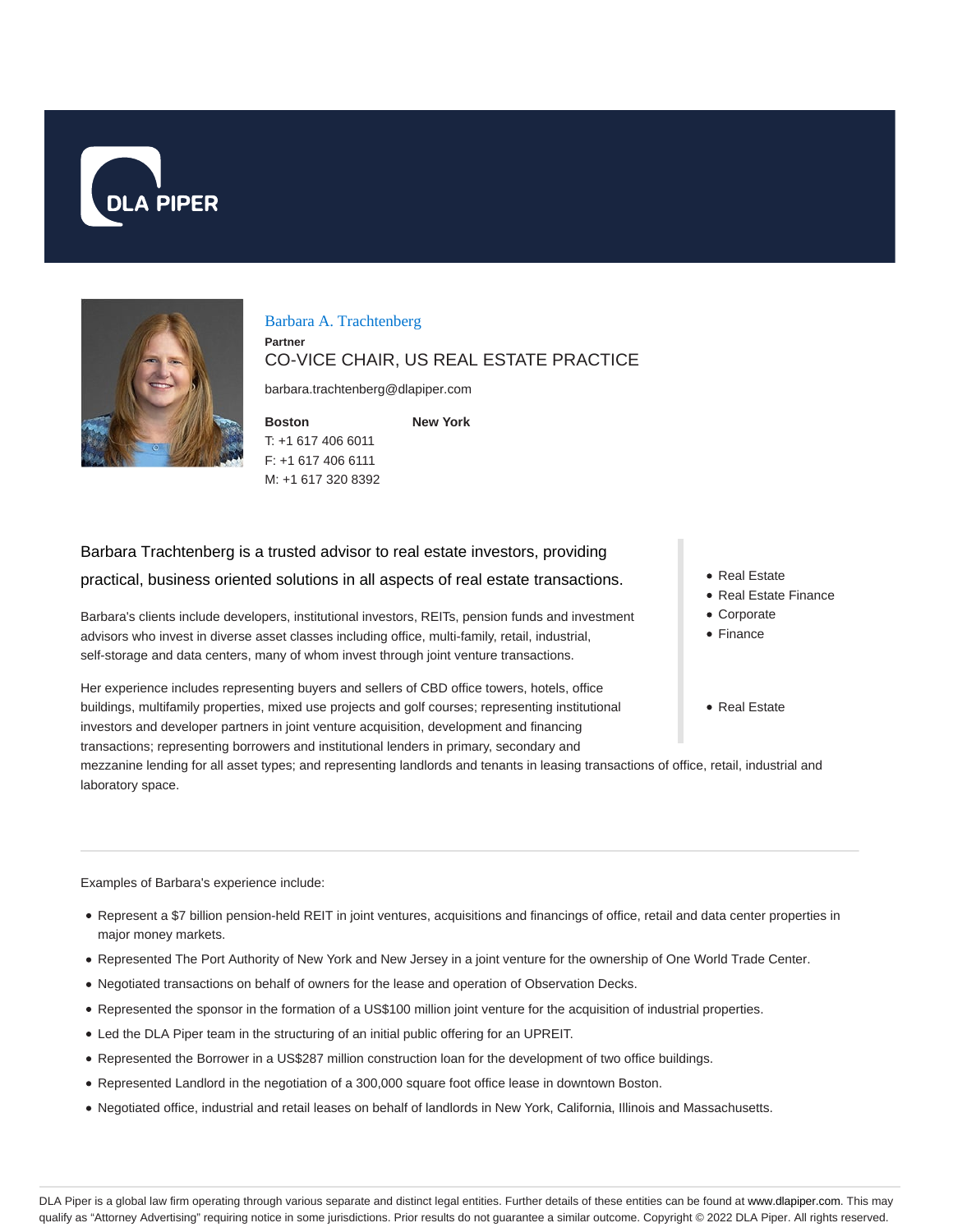# Admissions

- Massachusetts
- New York

## **Recognitions**

- The Legal 500 United States Leading Lawyers, Real Estate 2021-2022)
	- o Recommended, Real Estate (2020)
- Chambers USA o Band 2, Massachusetts Real Estate (2022)
	- o Band 3, Massachusetts Real Estate (2012, 2020-2021)
- Recognized as a GlobeSt. Real Estate Forum's Women of Influence in the CRE Legal Counsel category (2021)
- Awarded the Professional Service Award by CREW Boston (2021)
- Named to Massachusetts Lawyers Weekly list of Top Women of Law (2016)
- Named one of the most powerful women in Boston Real Estate by Bisnow (2014)
- Named to CREW Network's "20 under 40" list (2010)
- One of only four lawyers named by the Boston Business Journal to its "40 under 40" list, recognizing Greater Boston's next generation of business leaders and innovators (2007)

### **Education**

J.D., Boston College Law School 1998 cum laude

Editor in Chief, Boston College Uniform Commercial Code Reporter—DigestLyne, Woodworth & Evarts award for outstanding editorial work on publications

B.A., Molloy College 1995 cum laude

# **Memberships**

- Barbara is a member of Law360's 2021 Real Estate Editorial Board.
- Barbara is a Fellow in the American College of Real Estate Lawyers.
- Barbara is a past president of CREW Boston and was CREW Boston's chapter liaison for the 2009 CREW Convention, held in Boston.

# Teaching Experience

Barbara teaches classes on retail leasing, loan documents, workouts and joint ventures at the MIT Center for Real Estate.

## INSIGHTS

# **Publications**

**Change, Challenge and Opportunity in Commercial Real Estate**